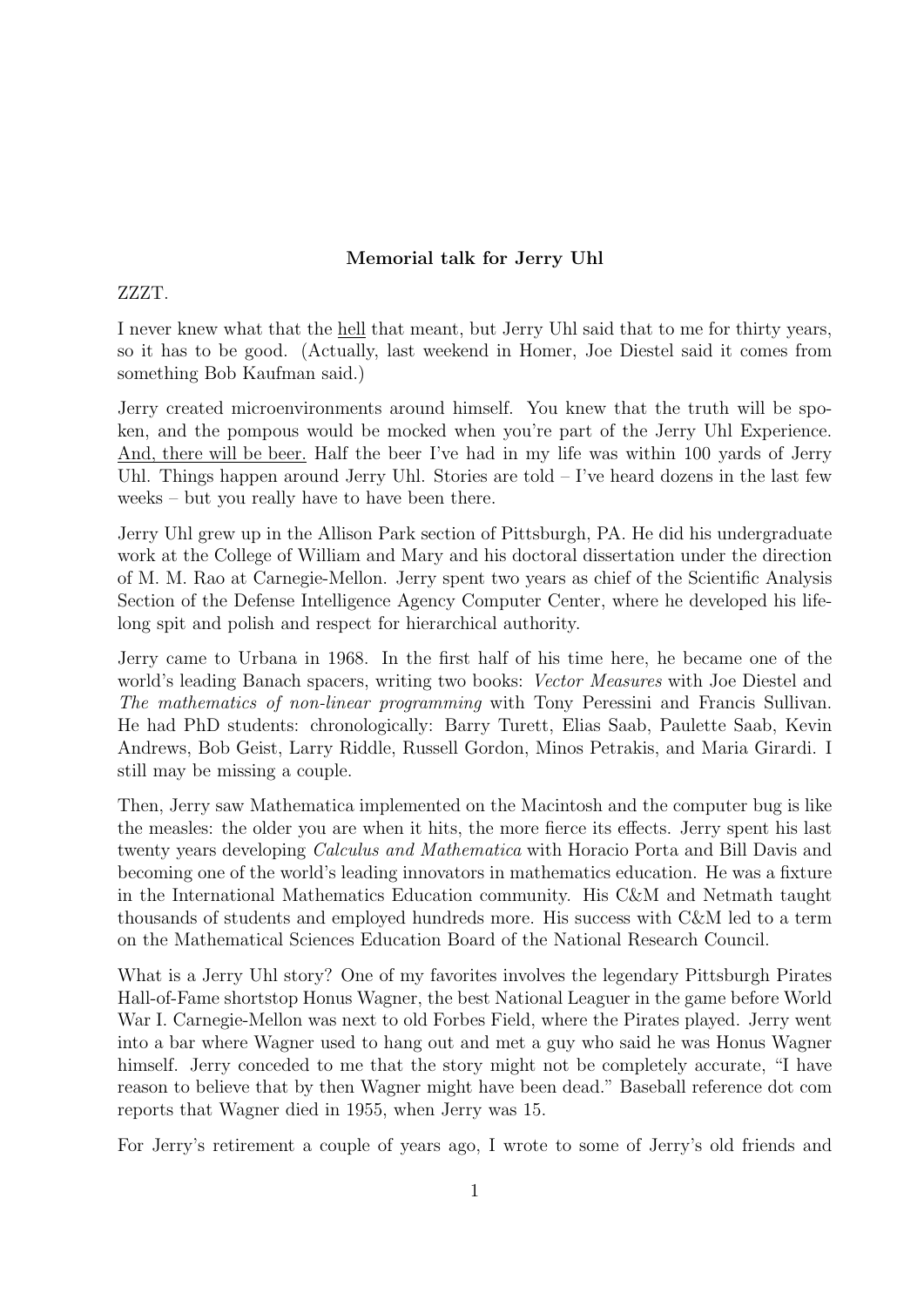classmates for their stories. Here's a subset of what I said at his retirement. Jerry's grad school friend and co-author Francis Sullivan, who is the Director of the IDA Center for Computing Sciences, provided the following detailed testimony:

"For those who've known him a long time, recalling stories about Jerry Uhl is not hard. What is hard, at least for me, is forgetting some incidents I'd really hoped I could somehow expunge from my memory! As everyone who's met him knows, Jerry has a unique and uncanny ability to trigger extreme modes of behavior. Here are the punch lines of a few stories:

1) I found myself sitting on the mantle of this beautiful fireplace so that my singing could be heard by all!

- 2) Don't kill me, I'm Italian!
- 3) Great! The restaurant is mobbed and we'll have to wait in the bar for two hours.
- 4) We didn't really need that car anyhow.

So how did Jerry manage to get me into so many odd situations? I can explain it with one word - enthusiasm.

He'd a person of strong likes, strong dislikes, strong principles and sharp focus. If your personality "phase-locks" with his, you're going to find that you're able to go faster, fly higher, be stronger and, yes, sometimes get in more trouble - very awkward trouble. But, for me, the benefits of learning to face life with more verve, and use freely whatever abilities I might have had, far outweighed the cost of occasional troubles. I believe that many in the UIUC Mathematics Department must feel the same way. And those who don't, should!

If I were able to be at his retirement party in person, I would offer Jerry my gratitude, best wishes for the future, and a giant dinner involving many wild people and the destruction of much furniture."

That was Fran Sullivan speaking. Another grad school classmate was Neil Gretzky. His first reaction to my inquiry was "I am shocked to hear that there are stories about Jerry Uhl." Neil told me a lot of stories; interestingly, none of them were the same as the ones Francis told. Neil first wanted me to let you all know how charming Jerry was with women. In fact, he said, "All my wives thought he was great."

Jerry's Ph.D. party was in a roadhouse outside of Pittsburgh. His advisor, M.M. Rao didn't drink much, and kept ordering ginger ale. Jerry kept spiking the ginger ale and at the end of the party, his advisor told him that it was the best ginger ale he'd ever had.

One time Neil and Jerry went to a seafood smorgasbord. Six months later, they came back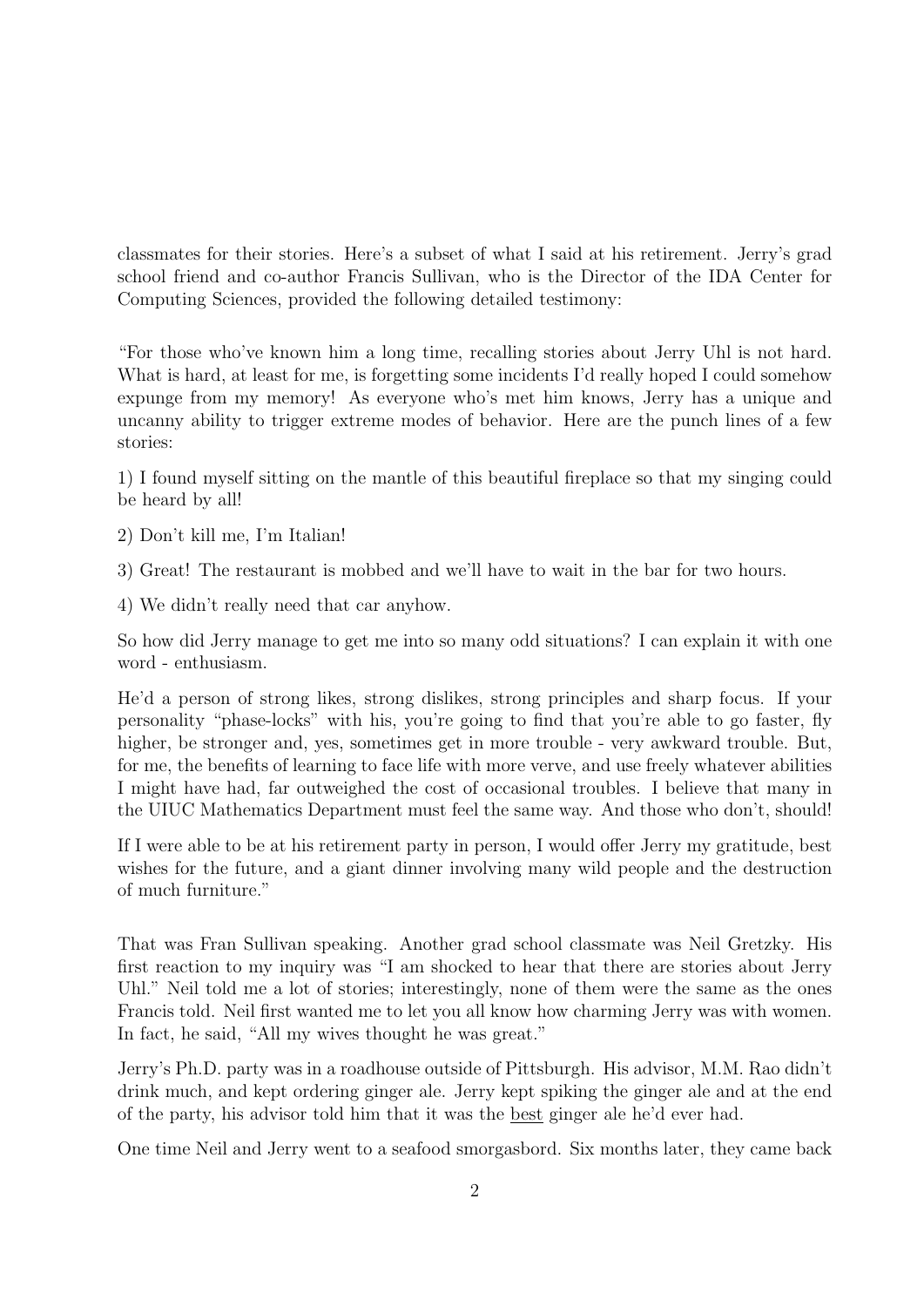and the waitress stopped them at the door: "My boss told me never to let you guys in again."

Neil called Jerry the "Falstaff of the Mathematical world" and gave me a list of what he called "idiosyncratic Uhlisms" which shouldn't be repeated here. Many are three-letter acronyms, in which two of the three letters are "M" and "F", in that order.

Jerry's student Elias Saab told me "The first time I met Jerry, was in Kalamazoo, MI. I came from France to give a talk and I was looking for a University to finish a Ph.D in math. I talked to Jerry about it so he can arrange for me to get accepted at Illinois and I can come back to the US after I get a student visa. Jerry said do not worry about it, just jump in the car and come with me to Urbana. I said that I only had a business visa and it is valid for 2 more days. Jerry said to me, I do not have a visa either, just come and we will fix that. I came with him and Jerry was able with no expertise in visas to get to me stay legally and finish my Ph.D. at Illinois."

Anyone who has been to any of Jerry's houses knows how much he loved trains. In the 1970s, Jerry was famous for organizing several trips by private railroad car from Urbana to mathematical meetings in New Orleans, San Antonio and elsewhere. The car became the hotel. Everybody I asked who went on one told me how great they were. For details, you had to be there.

Jerry's cookouts were famous for more than 30 years. In 1977, Nina Rubel wrote about one such cookout in an Urbana Courier article that was collected in her book Heartland Beat, and included the turkey recipe: You wash the eight 22-24 lb. turkeys inside and out by hosing them down with a garden hose outside the house; the cook drinks a 6-pack of beer during the cooking. Makes 140 servings.

One time, Jerry invited the Saabs and their small boy to dinner with a Polish mathematician who was being given a party the next day. They went to the store and Jerry bought five chickens. The Polish mathematician asked Jerry if he is shopping for the party tomorrow. Jerry answered: "No. This is only for dinner and for the five of us tonight." Nobody ever went hungry in Jerry's house.

I arrived in Urbana in 1979 and quickly learned that the fastest way to figure out how this place worked was to have lunch in the basement of the Union and go out for beer at Coslow's on Friday afternoons. Jerry was the master of ceremonies. I'd also hang out in his office at the end of the second floor of Illini Hall. Jerry was real analysis editor for the Proceedings of the AMS, and I'd sometimes drop by as he was going through his mail. Occasionally, in those pre-email days, a letter would cause him to scream "Oh, my God", and paw through the pile of paper on his desk for some paper he might have forgotten to send out to a referee. These excavations would often turn up extraneous items such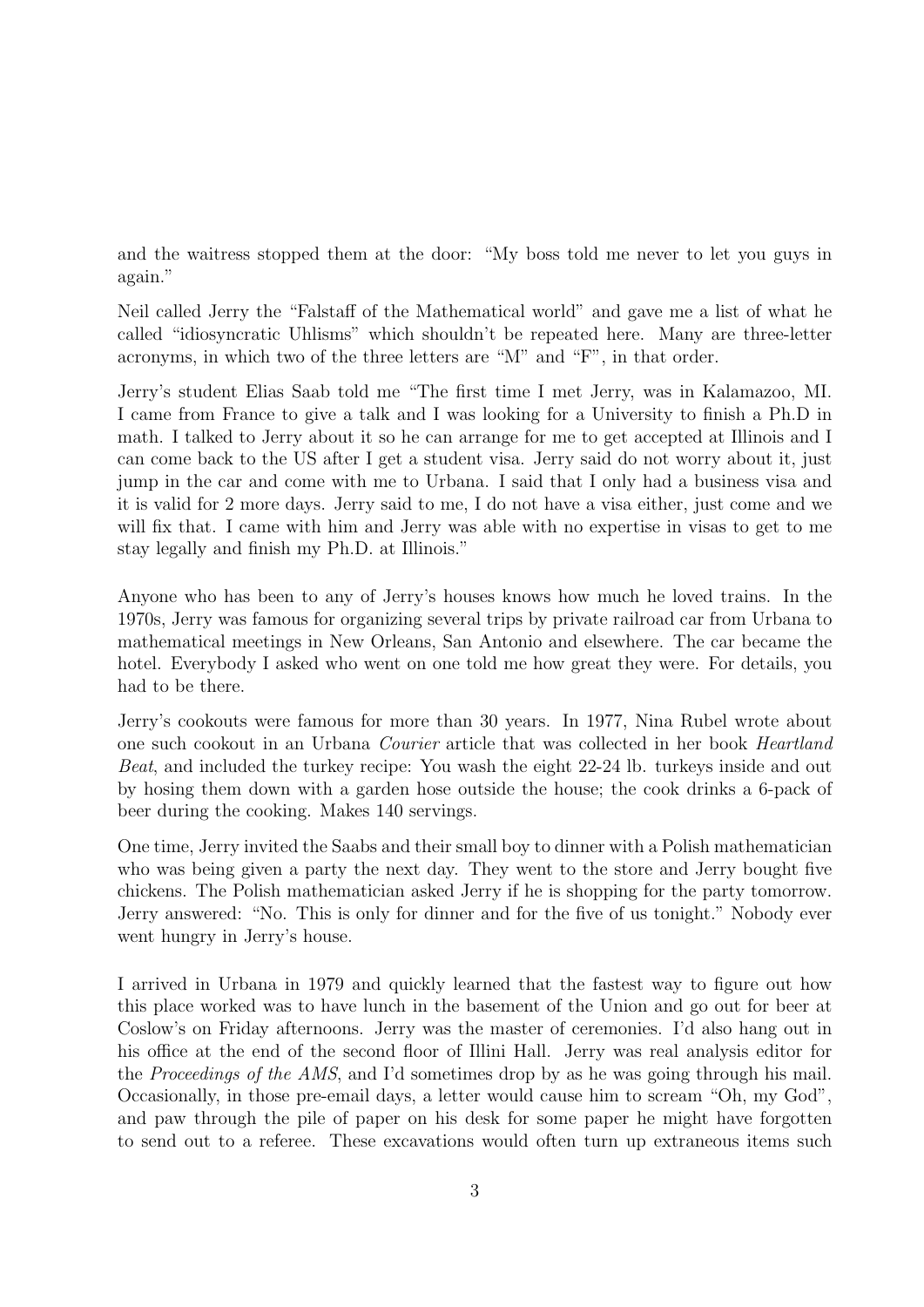as Christmas cards and old sandwiches. I wasn't shocked when he told me that the Fire Marshall had declared the stack of papers on his desk a fire hazard.

Before Jerry moved to the country, he had a house in East Urbana. There was a legend that a carpet got wet one night at one of his parties, and it was thrown out the window to dry. Unfortunately, the weather turned and an ice storm hit and the carpet was frozen outside until the spring. Then he had a log cabin built in Homer and teams of grad students went out to plant trees while it was being built. Nobody can look at the magnificent grove in front of his house and doubt Jerry's long-term planning skills. You know, I never saw that carpet out there.

At some point in the 80s, Jerry started raising Bernese Mountain dogs. According to amazon.com, Jerry is cited four times in The Beautiful Bernese Mountain Dogs: A Complete American Handbook. Former C & M staffer Monica Shaw wrote me from England: "I remember the two of us sitting on the leather sofa in the front room of his awesome house, talking about his beautiful Bernese dogs. He was gushing, showing me pictures, and gave me some cards with illustrations of his dogs that I still have. His most generous gesture was giving us C&M employees an awesome computer lab and a good dose of responsibility. It really made us feel special, like we had our own private club, a playground where we were free to be nerds and build relationships. What a rarity in such a large university! I'm still looking for the same sense of community I found in 239... it's hard to find and I feel lucky to have had it with C&M."

Jerry had more friends outside of the Department than any other colleague I know. Part of this was his singular ability to make new people feel like they belong. He was inclusive, not exclusive, and despite the fact that he has the credentials to be an elitist, he treated everybody pretty much the same. Elitists don't like that.

During a debate on calculus texts at one conference, a participant said "I just like big fat calculus books". Jerry instantly replied, "And I just like big fat calculus professors, but that's not the point."

On the first day that Larry Riddle was on campus as a graduate student, he mentioned to Jerry that the previous year in Cambridge, he'd written a survey paper on the geometry of Banach spaces and reflexivity. Jerry's immediate response was to schedule him for a talk in the functional analysis seminar, even though he was a grad student in his first week; he later became Larry's advisor. Larry also says that much of his success as an award-winning teacher here, at Emory and at Agnes Scott, [quote], "can be directly attributed to experiencing Jerry Uhl teach mathematics with such uncompromising passion and enthusiasm."

Anthropologists write of primitive societies which operate under the "Principle of Limited Good", in which one person's success forces the failure of others. In the same way, Math